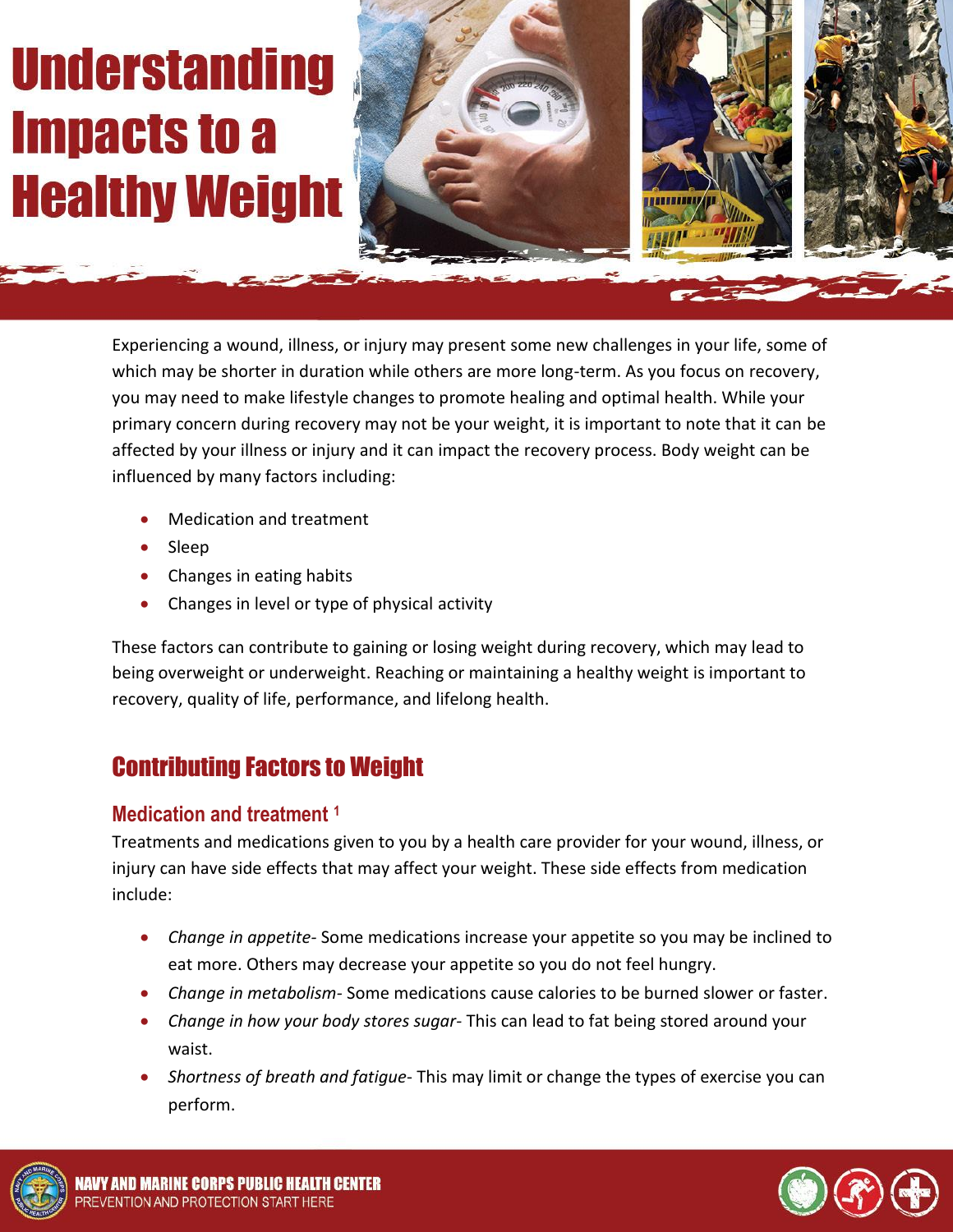- *Retaining water* Some medications may make you retain water, which can increase your overall weight.
- *Altered taste or smell* Some medications may affect your ability to smell or taste food, which can make eating unappealing and can often lead to weight loss.
- *Nausea, vomiting, or diarrhea* Can lead to malnourishment and weight loss, due to the body's inability to retain food and associated nutrients.
- *Difficulty swallowing or dry mouth* Having physical issues with swallowing or a dry mouth can make eating painful and challenging, which can lead to weight loss when not enough calories are consumed.
- *Sleepiness or fatigue* Some medications may make you tired, which can result in a lower amount of activity.

When you get a new medication from your health care provider, it is important to ask about common side effects that you could experience. If you start a medication and experience side effects such as weight loss or weight gain within the first few months, talk to your pharmacist or health care provider to see if the medication is the cause of the weight change or if you need to make adjustments to your activity or diet. It is important to talk to your doctor prior to stopping any medication, as you could be putting yourself at risk for serious side effects by stopping the medications abruptly.

#### **Sleep <sup>2</sup>**

Not sleeping the recommended amount or not having quality sleep can contribute to weight gain. Lack of quality sleep may be caused by pain, stress, or anxiety from your wound, illness, or injury. Not sleeping enough can cause you to consume more calories and make unhealthy food choices. It can also cause you to feel hungrier and less satisfied by what you do eat. In addition, lack of sleep often results in less physical activity due to tiredness and low energy, which can result in weight gain. Getting enough restful sleep can promote recovery and may actually help with weight loss or healthy weight management.

# **Changes in eating habits**

Dietary limitations, lack of sleep, and side effects from medications may cause a change in eating habits. The result may be the consumption of more or less calories than your body needs to function, which can result in weight gain or weight loss. A healthy weight can help with the healing process. Consulting with a registered dietician or your health care provider can help you get the proper nutrients and address weight loss or weight gain as a result of your wound, illness, or injury.